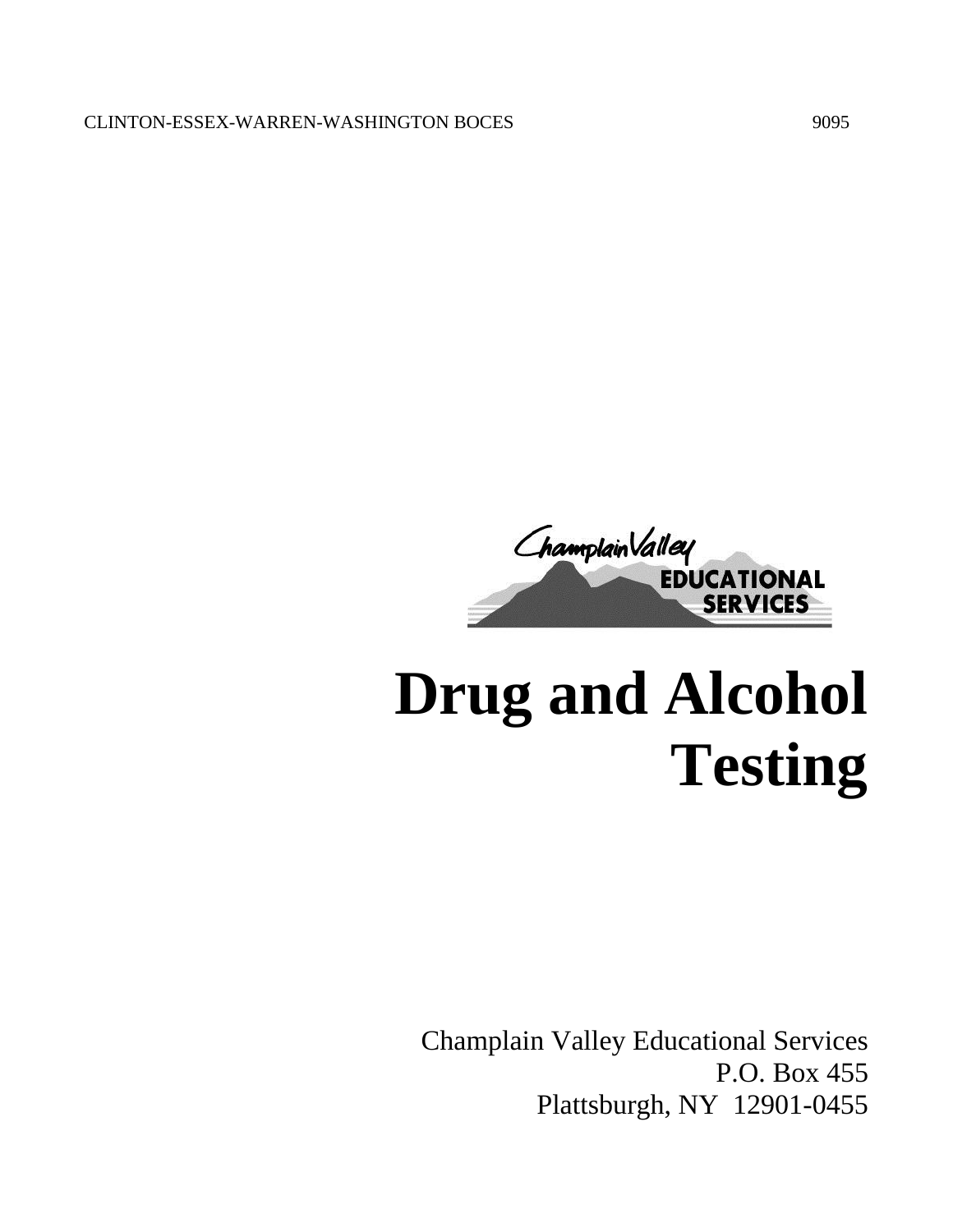# **TABLE OF CONTENTS**

| A.             |  |  |
|----------------|--|--|
| <b>B.</b>      |  |  |
| $\mathbf{C}$ . |  |  |
| D.             |  |  |
| Ε.             |  |  |
| F.             |  |  |
| G.             |  |  |
| H.             |  |  |
| I.             |  |  |
| J.             |  |  |
| K.             |  |  |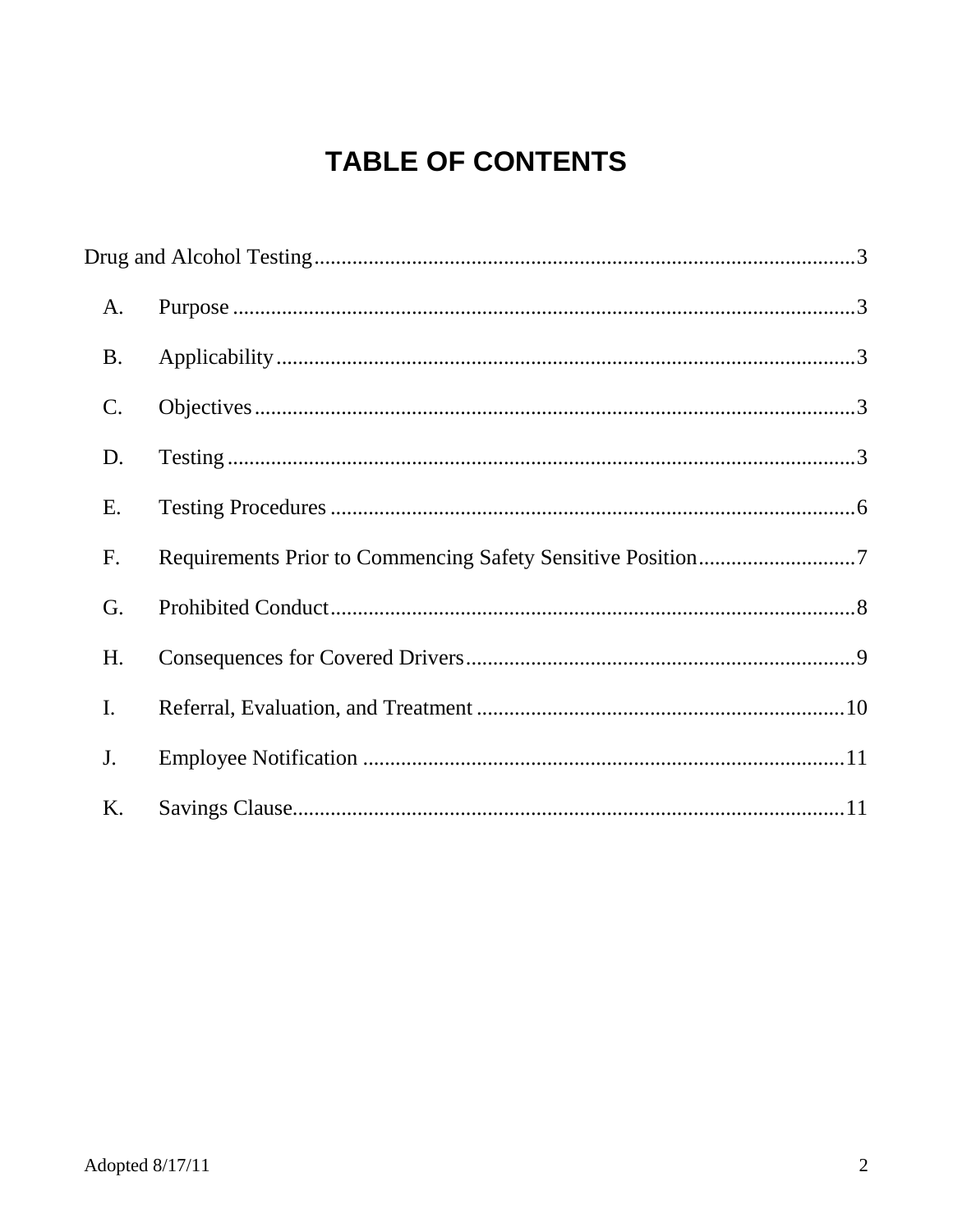# **Drug and Alcohol Testing**

# <span id="page-2-1"></span><span id="page-2-0"></span>*A. Purpose*

To establish a CVES-based alcohol and drug testing program to help prevent accidents and injuries resulting from the misuse of alcohol and drugs by covered drivers of commercial motor vehicles in compliance with the Department of Transportation regulations and pursuant to the Omnibus Transportation Employee Testing Act of 1991 (the Act) and 49 CFR Part 40.

# <span id="page-2-2"></span>*B. Applicability*

This policy applies to all CVES employees or applicants who have been extended a conditional offer of employment who operate commercial motor vehicles and are subject to the commercial drivers license (CDL) requirements established by the DOT.

## <span id="page-2-3"></span>*C. Objectives*

To establish rules and procedures to deter all illegal drug use, and deter on-duty, pre-duty and post-accident alcohol use, as well as on-duty alcohol impairment stemming from pre-duty use, for all covered drivers who perform safety sensitive functions;

To detect and eliminate the possibility that CVES covered drivers will perform safety-sensitive functions after testing positive for alcohol or drugs;

To comply with applicable federal and state laws, including the Omnibus Transportation Employee Testing Act of 1991;

To provide reasonable measures for the early detection of personnel not fit to perform activities within the scope of this policy;

To maintain a workplace free of drugs and alcohol; and

To inform employees through education, in service training and other appropriate forums, about illegal drugs, and alcohol abuse, their use, possession, distribution, and effects;

## <span id="page-2-4"></span>*D. Testing*

There are several occasions when an individual will be subject to drug and alcohol tests pursuant to this policy. Prior to the administration of the following tests, the CVES or its testing agent will notify the covered driver that the test is required under the Code of Federal Regulations.

The testing occasions shall include: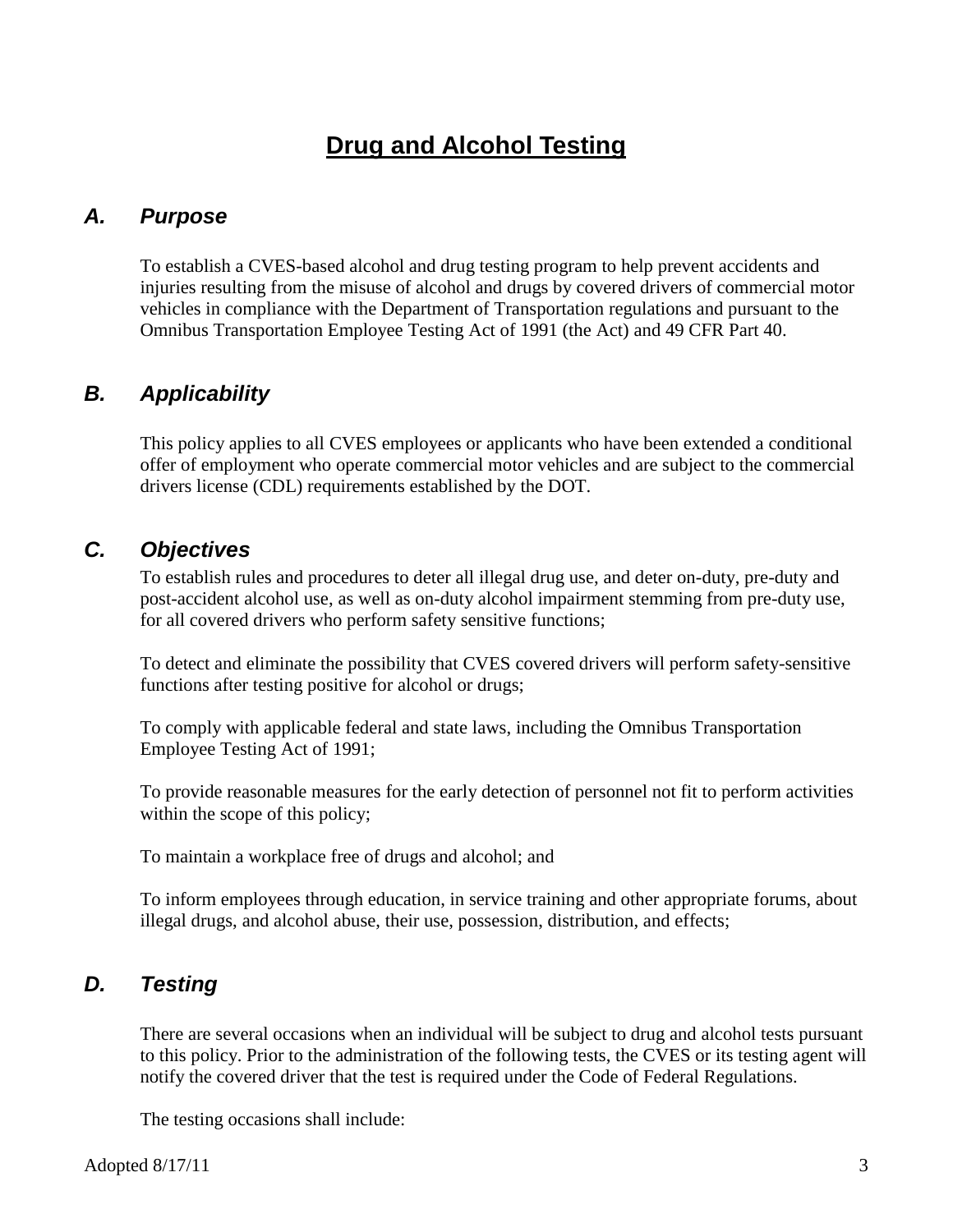#### **1. Pre-duty testing**

Pre-duty testing is testing for drugs that CVES will administer after a conditional offer of employment has been extended and prior to any covered driver's performance of a safetysensitive function. CVES will not allow any covered driver to commence the performance of any safety-sensitive function unless the drug testing reveals a verified negative test result.

CVES may, in its sole discretion, forego pre-duty testing where the exceptions promulgated by the regulations relating to drug and alcohol testing of covered drivers by their previous employers, are satisfied.

#### **2. Reasonable Suspicion testing**

Reasonable suspicion testing is alcohol and drug testing that the CVES will conduct when it has reasonable suspicion to believe that a covered driver has engaged in conduct prohibited by this policy. Reasonable suspicion must be based upon specific, contemporaneous, articulable observations concerning the appearance, behavior, speech, or body odors of a covered driver by the Assistant Human Resource Director, Health, Safety, Risk Management Specialist, or any other employee as determined by the CVES who is specially trained to recognize alcohol misuse or drug use. The observations may include indications of the chronic and withdrawal effects of controlled substances. Reasonable suspicion may also be based on a covered driver's attendance patterns, such as, absences around weekends, paydays, excessive use of sick leave, excessive lateness, on-the-job accidents, and poor relationships with coworkers and supervisors.

A written record shall be made of observations leading to reasonable suspicion, signed by the supervisor or person who made the observations, within twenty-four (24) hours of the observed behavior or before the results of drugs test are released, whichever is earlier.

CVES shall not administer a reasonable suspicion alcohol test more than eight (8) hours following a determination that reasonable suspicion exists to believe that the alcohol prohibitions of this policy have been violated. Covered drivers are subject to reasonable suspicion alcohol testing as follows: Immediately prior to performing safety sensitive functions, while performing safety sensitive functions, or immediately following the performance of safety sensitive functions. Reasonable suspicion drug testing may be conducted at any time the covered driver is on duty for the district.

#### **3. Random testing**

Random testing is unannounced testing for alcohol and drugs administered in a statistically random manner throughout the year to covered drivers employed by CVES in ratios as required by the DOT regulations, so that all covered drivers have an equal probability of selection each time a random test is administered.

Covered drivers are subject to random alcohol testing as follows: immediately prior to performing safety sensitive functions; or while performing safety sensitive functions, or immediately following the performance of safety sensitive functions. Random drug testing may be conducted at any time the covered driver is on duty for CVES.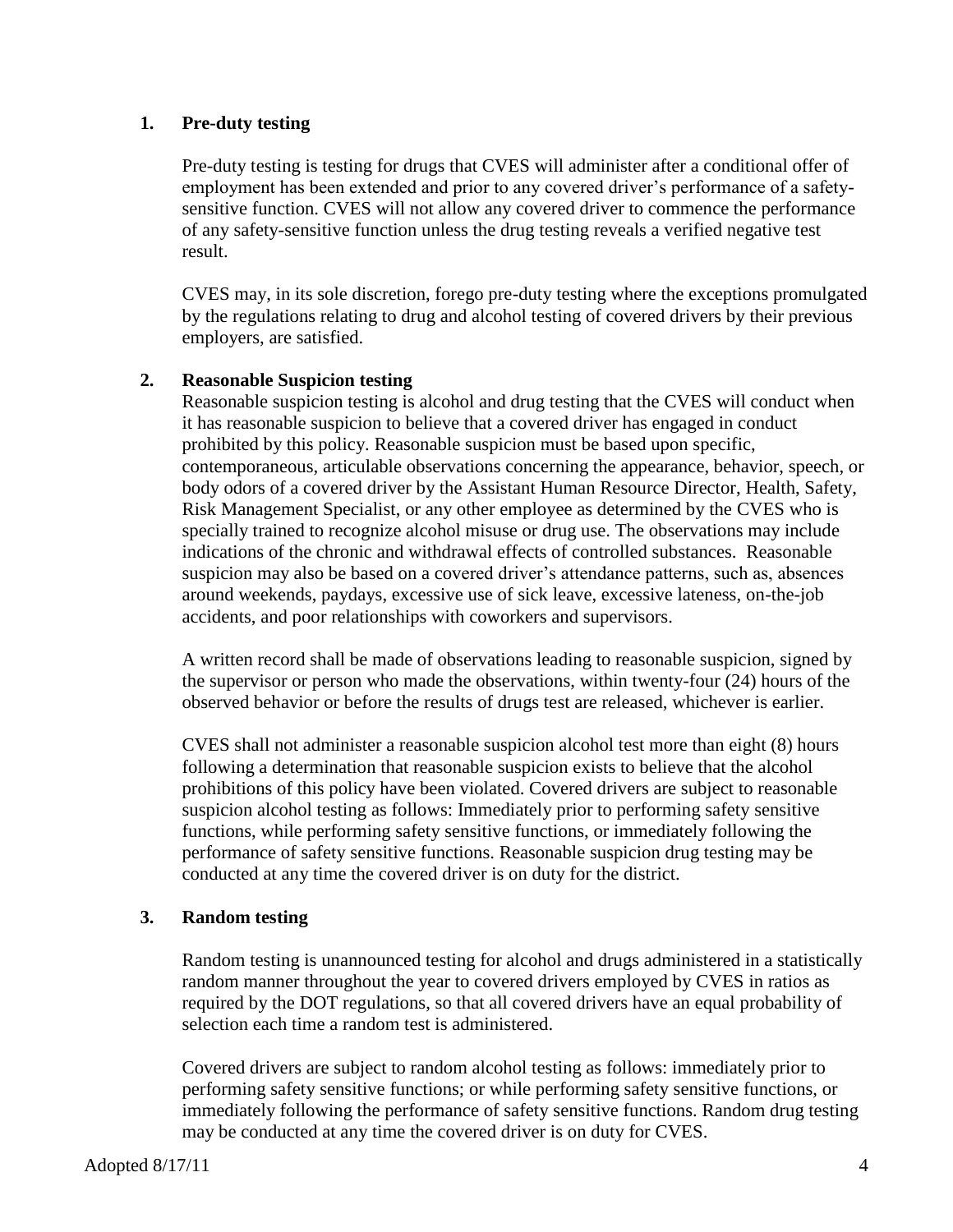#### **4. Post Accident testing**

A post-accident test is a test for alcohol and drugs administered following an accident involving a commercial motor vehicle to each surviving covered driver: 3

- a. who was performing safety sensitive functions with respect to the vehicle, if the accident involved the loss of human life; OR
- b. who receives a citation under State or local law for a moving violation arising from the accident; AND
	- 1. if the accident resulted in one or more motor vehicles incurring substantial structural damages as a result of the accident; OR
	- 2. if the accident resulted in bodily injury to a person who as a result of the injury immediately receives medical treatment away from the scene of the accident.

CVES will not administer a post-accident alcohol test more than eight hours following the accident and will not administer a post-accident drug test more than 32 hours following the accident. A covered driver who is subject to post-accident testing shall remain readily available for such testing or may be deemed by CVES to have refused to submit to testing. This shall not be construed to require the delay of necessary medical attention for injured individuals following an accident or to prohibit a covered driver from leaving the scene of an accident for the period necessary to obtain assistance in responding to the accident or to obtain necessary emergency medical care.

The results of a breath or blood test for the use of alcohol or a urine test for the use of drugs, conducted by federal, State, or local officials having independent authority for the test, shall be considered to meet the requirements of the policy concerning post-accident testing, provided such tests conform to applicable federal, State, or local requirements and that the results of the test are obtained by CVES. If such a test results in an alcohol concentration above 0.02, a 24 hour out-of-service order may be issued by the law enforcement official.

#### **5. Return to duty testing**

- a. Return to duty testing is alcohol or drug testing conducted after a covered driver has engaged in prohibited conduct under this policy prior to the employee's return to the performance of a safety-sensitive function. The alcohol test result must indicate an alcohol concentration of less than .02 and a drug test must indicate a verified negative result for illegal drugs.
- b. Urine observation collections require that a same gender observer check for prosthetic and other devices that could be used to cheat a drug test.
- c. The same gender observer shall also watch the employee urinate into the collection container.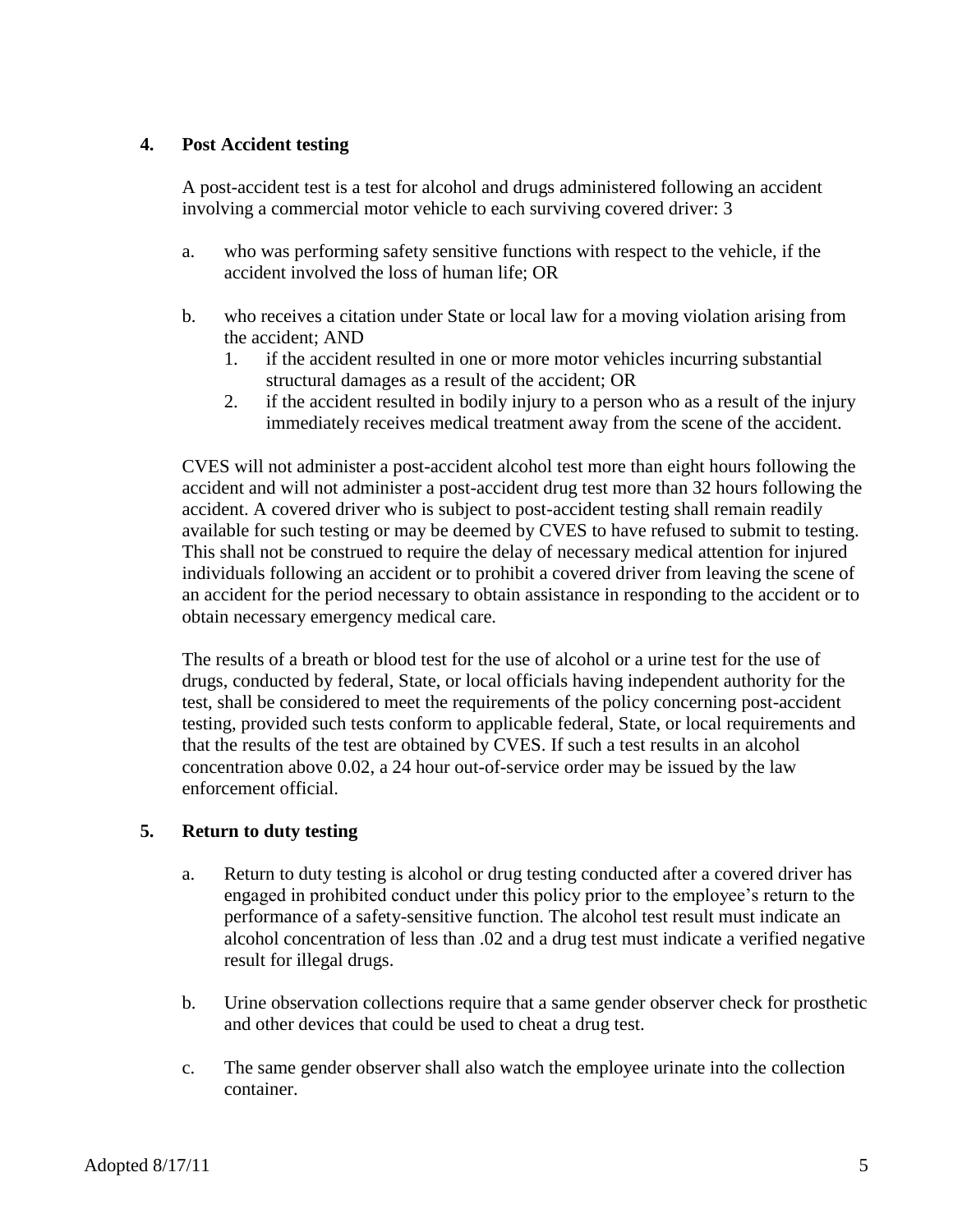#### **6. Follow-up testing**

- a. Follow-up tests are given following a determination by the Substance Abuse Professional (SAP) that a driver is in need of assistance in resolving problems associated with misuses of alcohol and/or drugs. This is an unannounced test, given at least six (6) times within twelve (12) months with the actual frequency and number of tests determined by the Substance Abuse Professional (SAP), but in no event may the follow up testing continue for a period beyond 60 months from the covered driver's return to duty. The Substance Abuse Professional may terminate the requirement of follow-up testing at any time after the first six (6) tests have been administered if a determination is made that follow-up testing is no longer necessary.
- b. Covered drivers are subject to follow-up alcohol testing as follows: immediately prior to performing safety sensitive functions, or while performing safety sensitive functions, or immediately following the performance of safety sensitive functions. Follow-up drug testing may be conducted at any time the covered driver is on duty for CVES.
- c. Urine observation collections require that a same gender observer check for prosthetic and other devices that could be used to cheat a drug test.
- d. The same gender observer shall also watch the employee urinate into the collection container.

# <span id="page-5-0"></span>*E. Testing Procedures*

CVES shall retain an approved company to perform collection and testing, to ensure chain of custody requirements, and to ensure the correct employee is tested and matched with the correct test results. Such company will be required to follow the federal regulations to ensure compliance with the blind sample, calibration of the EBT, laboratory certification and proper training of the Breath Alcohol Technician (BAT). Testing for alcohol or controlled substances will be taken on-site or at the laboratory, in a secure location that affords privacy and with the proper safeguards to ensure the integrity of the specimens collected. Privacy during the collection of the urine sample shall not be available to employees reporting for return to duty testing or follow-up testing. The provision of paragraph D5 and D6 shall be applicable in those cases. The Drug and Alcohol Coordinator (see appendix) can be contacted to request the name of the company hired to perform the drug and alcohol testing services.

If the test comes back positive dilute, that shall be considered a positive verified test and the covered driver shall not be allowed to take another test. If the test comes back negative dilute for pre-employment testing, return to duty testing and follow up testing, the covered driver shall be required to take another test. If the test comes back cancelled, neither positive nor negative for drugs or alcohol, the employee shall not be allowed to perform safety sensitive functions if a negative result is required by the regulations. CVES shall order a recollection in the case of a cancelled test for the purpose of retesting in the case of pre-employment, return to duty or follow up testing.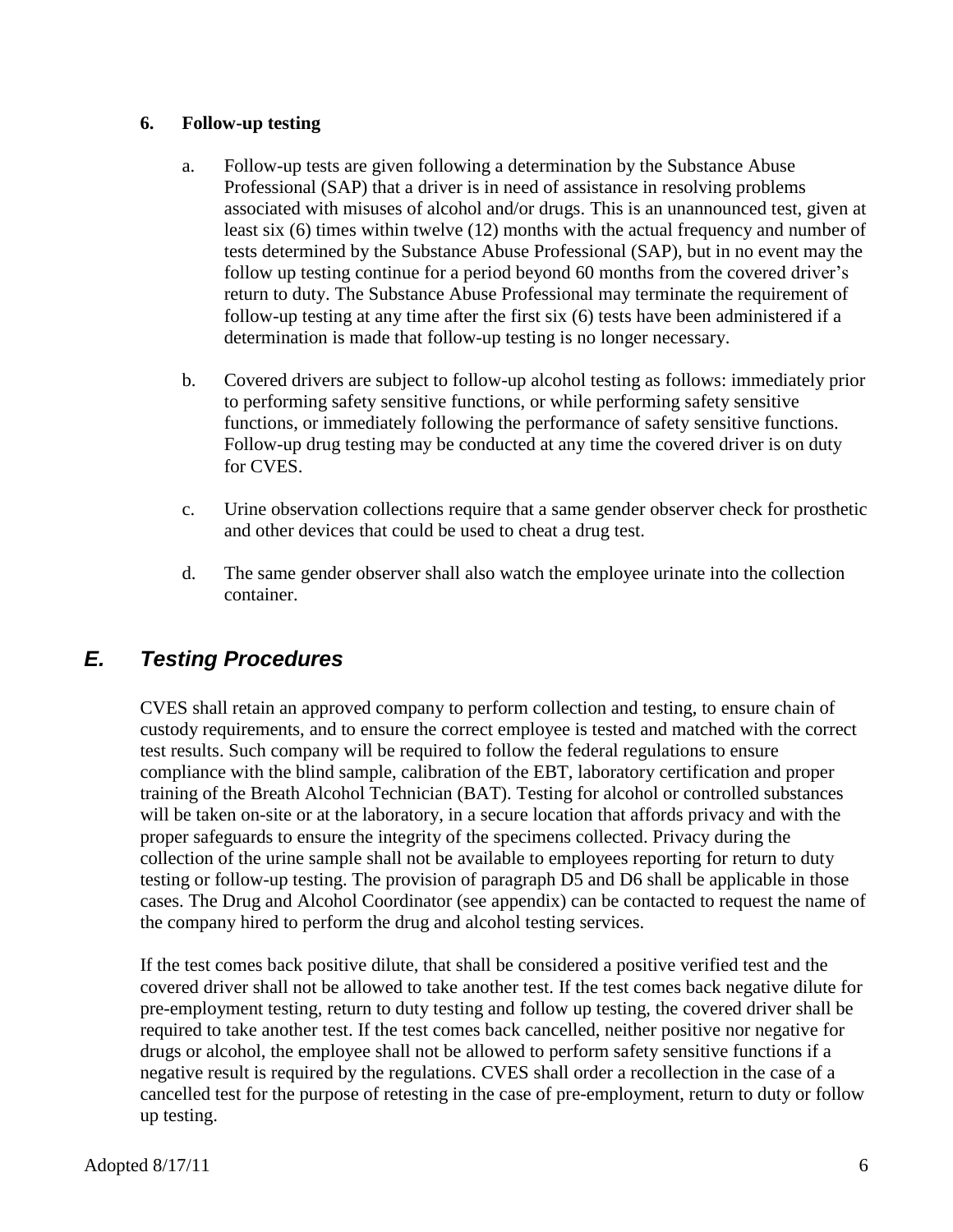#### **1. Alcohol**

Alcohol testing will be administered by a trained and qualified BAT. The evidential breath testing device (EBT) used for testing shall meet the standards promulgated by the DOT and have a quality assurance plan developed by the manufacturer to insure proper calibration. If the initial test reveals an alcohol concentration of .02 or greater, a confirmatory test must be performed. The confirmatory test result is the final test result for the purposes of this policy.

#### **2. Drugs**

A Department of Health and Human Services certified laboratory will perform drug testing on urine samples provided by covered drivers. The drugs for which tests will be conducted are: marijuana (THC), cocaine, phencyclidine (PCP), opiates, and amphetamines. The cutoff levels for these drugs will be those set forth in the DOT regulation.

#### **3. Uncompleted testing**

If a screening or confirmation test cannot be completed, or if an event occurs that would invalidate the test, the BAT shall, if practicable begin a new screening or confirmation test as applicable, e.g., using a new breath alcohol testing form with a new sequential test number.

## <span id="page-6-0"></span>*F. Requirements Prior to Commencing Safety Sensitive Position*

- 1. Pre-duty request for prior employment drug and alcohol testing In the case of all new safety sensitive employees, CVES shall request the following written information, after obtaining the prospective employee's written consent, from DOT regulated employers who have employed the employee at any time during the two years prior to the date of the employee's application or transfer:
	- a. alcohol tests with a result of 0.04 or higher alcohol concentration
	- b. verified positive drug test
	- c. refusal to be tested
	- d. other violations of DOT agency drug and alcohol testing; and
	- e. with respect to any employee who violated a DOT drug and alcohol regulation, documentation of the employee's successful completion of DOT return to duty requirements.

The above listed information should be obtained and reviewed before the prospective employee commences performing any safety sensitive functions. However, CVES has a 30 day grace period from the day the employee starts to perform safety sensitive functions in which to obtain or make and document a good faith effort to obtain this information. CVES must not allow any employee to continue performing safety sensitive functions after 30 days if BOCES has not obtained or made and documented a good faith effort to obtain this information.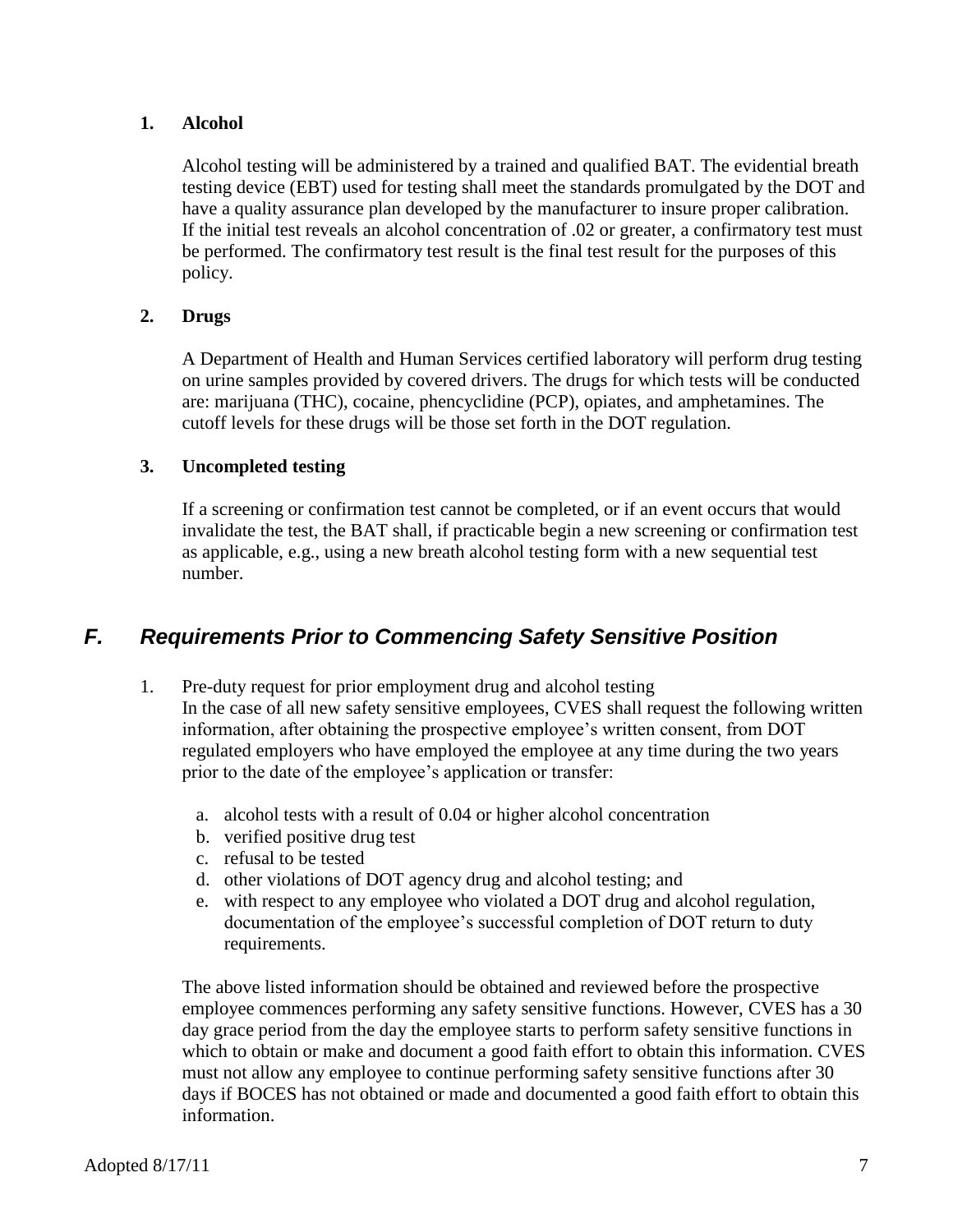2. CVES must ask the prospective employee whether he/she has tested positive, or refused to test, on any pre-employment drug or alcohol test administered by an employer to which the employee applied for but did not obtain safety sensitive transportation work covered by DOT agency drug and alcohol testing rules during the past two years.

If the prospective employee admits that he/she has tested positive or a refused to test then CVES may choose not to hire the prospective employee. However, if CVES does choose to hire a prospective employee that has admitted that he/she has tested positive or refused to test, CVES must not use the employee to perform safety sensitive functions until and unless the employee documents successful completion of return to duty process.

# <span id="page-7-0"></span>*G. Prohibited Conduct*

- 1. No covered driver shall report for duty or remain on duty requiring the performance of safety sensitive functions while having an alcohol concentration of 0.02 or greater;
- 2. A covered driver shall not be on duty or operate a commercial motor vehicle while the covered driver possesses alcohol;
- 3. A covered driver shall not use alcohol while performing safety sensitive functions;
- 4. No covered driver shall perform safety-sensitive functions within six (6) hours after using alcohol;
- 5. A covered driver required to take a post accident alcohol test shall not use alcohol for eight (8) hours following the accident, or until he/she undergoes a post accident alcohol test, whichever is first;
- 6. A covered driver shall not report for duty or remain on duty requiring the performance of safety sensitive functions when the driver is using drugs, except when the use is pursuant to the instructions of a physician who has advised the driver that the drug does not affect the driver's ability to operate safely a commercial motor vehicle;
- 7. No driver shall report for duty, remain on duty; or perform a safety-sensitive function, if the driver tests positive for controlled substances;
- 8. Independent of the requirements of the Act and the regulations promulgated thereunder, the covered driver must provide written notice from the physician to the Drug and Alcohol Coordinator that he or she is using controlled substances pursuant to the instructions a physician and that the physician advised the driver that the substance does not adversely affect the driver's ability to safely operate a commercial motor vehicle;
- 9. A covered driver shall not refuse to submit to an alcohol or drug test required under this policy;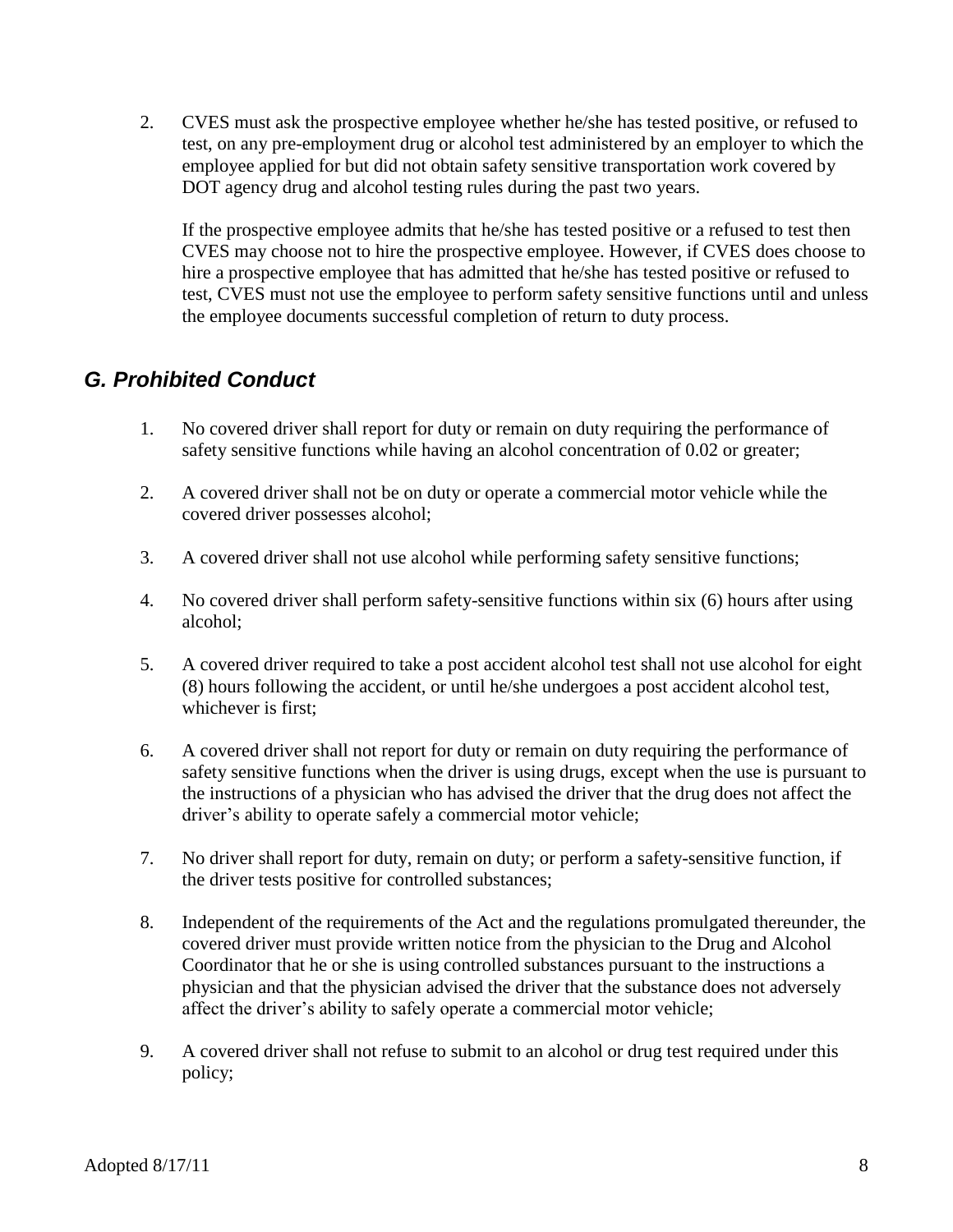10. An applicant for employment who has been given a conditional offer of employment may not refuse to sign a release authorizing CVES to request from all former employers where the employee was a covered driver, his or her drug and alcohol testing records.

# <span id="page-8-0"></span>*H. Consequences for Covered Drivers*

Pursuant to the Act and the regulations:

- 1. a covered driver who has an alcohol concentration of at least .02 shall be removed immediately from his/her performing safety sensitive position for at least 24 hours and shall not return until an evaluation is conducted by the SAP, completes any other steps required by the SAP, and takes a return to duty test;
- 2. a covered driver who has an alcohol concentration of at least .04 shall be removed immediately from his/her safety sensitive position and may not return until he or she is evaluated by a SAP, completes any other steps required by the SAP, and takes a return to duty test;
- 3. a covered driver who has a verified positive result on a drug test shall be prohibited from performing safety sensitive functions until the employee is evaluated by a SAP, completes any other steps required by the SAP, and takes a return to duty test;
- 4. a covered driver who refuses to submit to a test shall be prohibited from performing safety sensitive functions until the employee is evaluated by SAP, completes any other steps required by the SAP, and takes a return to duty test;
- 5. a covered driver may not perform safety-sensitive functions if there exists a reasonable suspicion that the driver is under the influence of, or impaired by, alcohol as shown by the behavioral, speech, and performance indicators of alcohol misuse, until an alcohol test is administered and the driver's alcohol concentration measures less than .02 or 24 hours have elapsed following a determination that reasonable suspicion exists to believe that the alcohol prohibitions of this policy have been violated;
- 6. a covered driver may not perform safety-sensitive functions even if the alcohol concentration is less than .02, or the alcohol concentration is unknown, if the employer detects the presence of alcohol in the driver by other means;

Independent of the requirements of the Act and the regulations promulgated thereunder, a covered driver may not perform safety-sensitive functions if there exists a reasonable suspicion that the driver is under the influence of, or impaired by, drugs as shown by the behavioral, speech, and performance indicators of drug abuse, until a drug test is administered and there is a verified negative result.

Independent of the requirements of the Act and the regulations promulgated thereunder, covered drivers who have been found to have violated the prohibited conduct under this policy will be immediately suspended from their safety-sensitive function without pay pending a complete review of the test results and what led to the test results, if appropriate.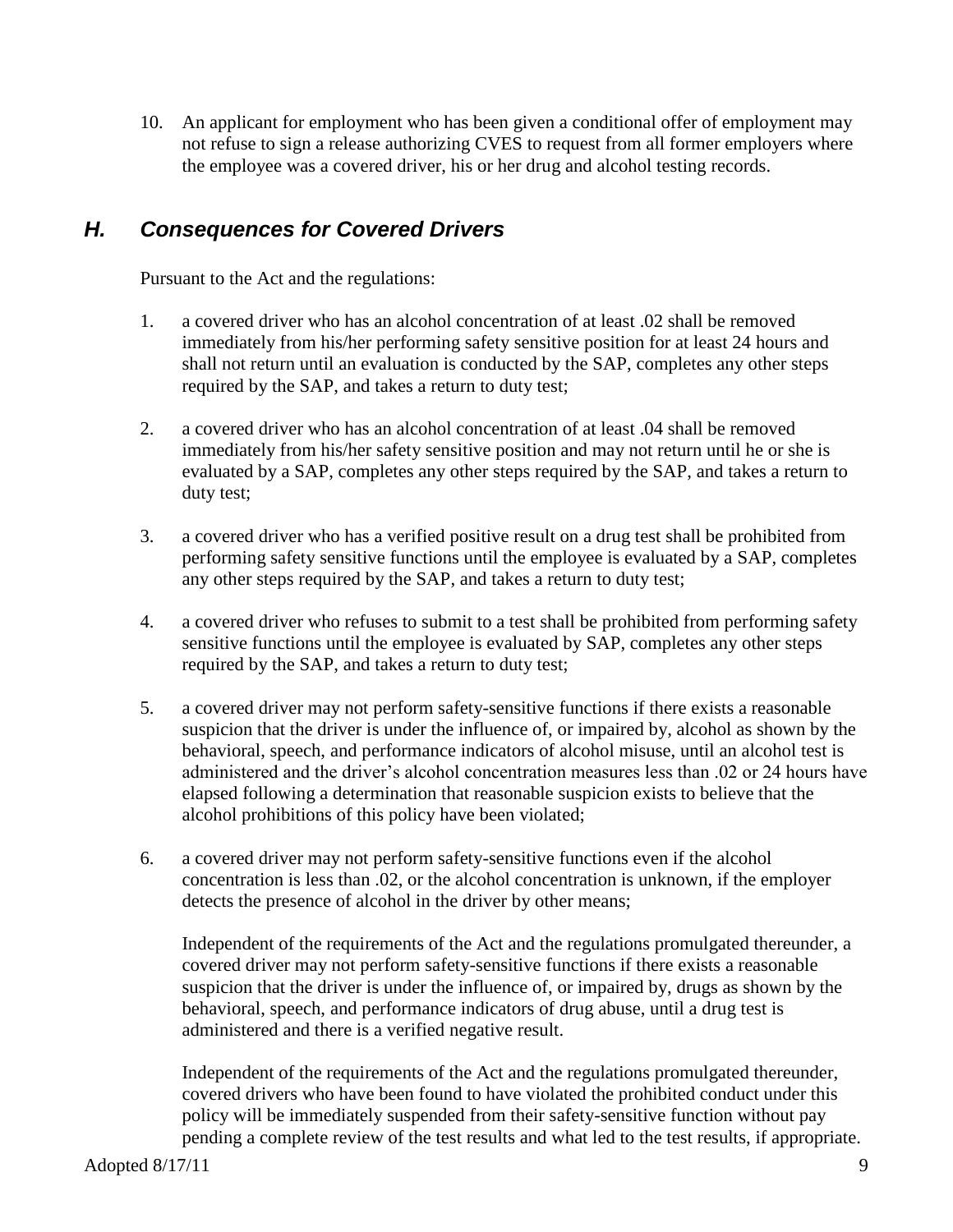After review, if the covered driver was found to have an alcohol concentration of 0.04 or greater, a positive drug test, or refused to submit to a test, the employee shall be terminated. If the covered driver was found to have an alcohol concentration between 0.02 and 0.04, he or she shall be required to be evaluated by a SAP, complete any other steps required by the SAP, and take a return to duty test before returning to work.

A covered driver who is an applicant for employment who has been extended a conditional offer of employment shall have such conditional offer revoked if:

- a. he/she undergoes a drug test which reveals a verified positive test result; or
- b. he/she admits, during the pre-duty request for prior employment drug and alcohol testing, to a positive test or refused to test on any pre-employment drug or alcohol testing administered by the employer to which the employee applied for but did not obtain safety sensitive transportation work covered by DOT agency drug and alcohol testing rules during the past two years, and the Board chooses not to hire the prospective employee; or
- c. he/she previously failed to complete successfully a rehabilitation program (return to duty process) established by a SAP resulting from a violation of that employer's policy or the Act; or
- d. he/she fails to provide a release for the CVES to request information from a former employer where the individual was a covered driver;
- e. the above actions shall be taken in accordance with the provisions of the employee's collective bargaining agreement, §75 of the Civil Service Law, §3020-a of Education Law, whichever is applicable.

# <span id="page-9-0"></span>*I. Referral, Evaluation, and Treatment*

The requirements of this section do not apply to applicants who refuse to submit to a pre-duty drug test or who have a pre-duty drug test with a verified positive test result.

- 1. CVES shall make available to a covered driver who has violated this policy, information regarding the resources available for evaluating and resolving problems associated with the misuse of alcohol and use of drugs, including the names, addresses, and telephone numbers of SAP's and counseling and treatment programs. CVES shall ensure that the listed SAP do not refer the covered driver to the SAP's private practice, or to a person or organization from which the SAP receives remuneration, or in which the substance abuse professional has a financial interest;
- 2. CVES requires that each covered driver who engages in conduct prohibited by this policy shall be evaluated by a SAP who shall determine what assistance, if any, the employee needs in resolving problems associated with alcohol misuse or drug use. The SAP shall also determine if follow up testing is necessary and, if so, the number and frequency of such